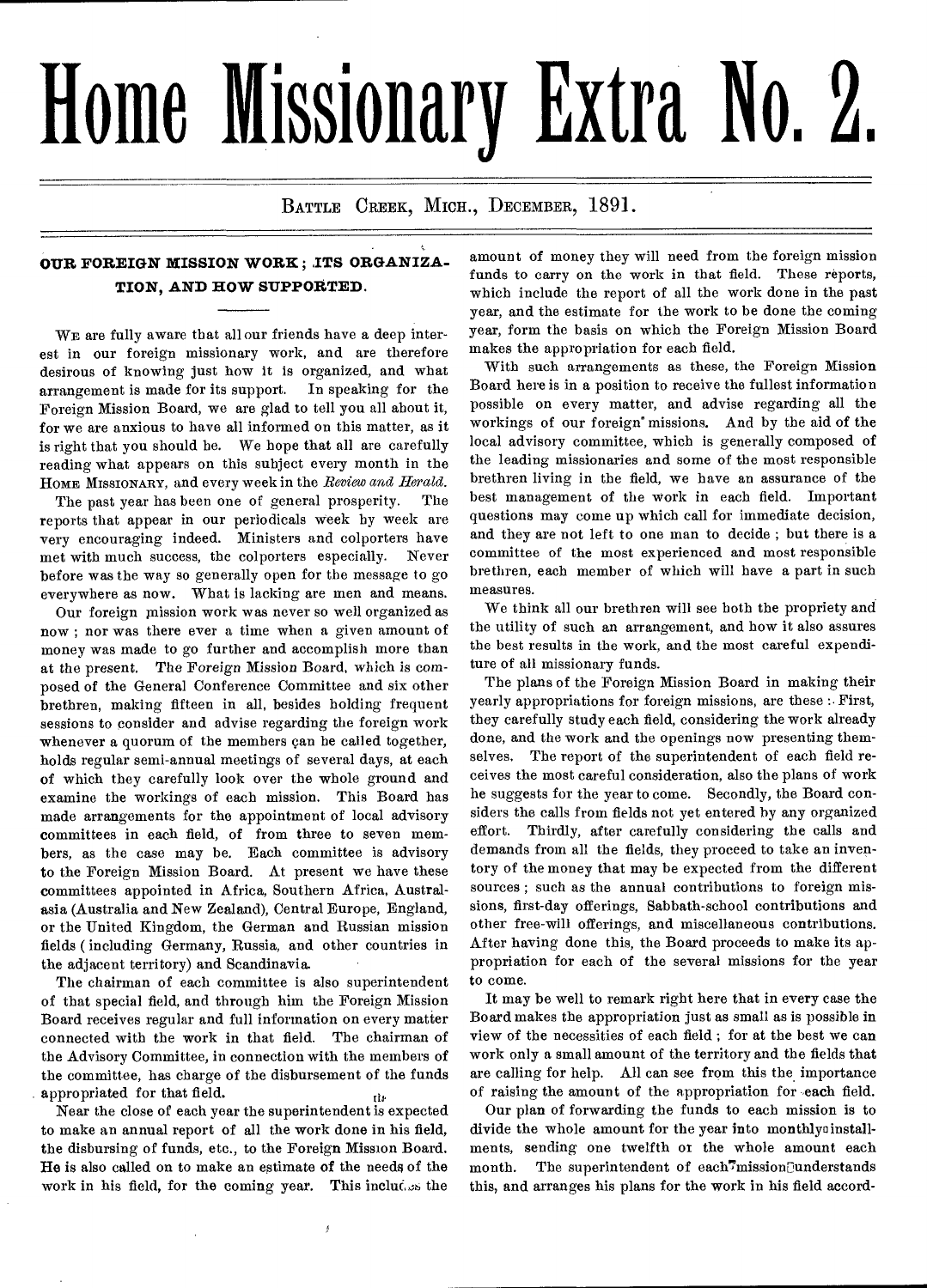ingly. From this arrangement it will be readily understood by all how embarrassing the position must be when we, over here, for lack of funds, fail to send these regular installments just as we have arranged to do in each case. The circumstances of the work in a foreign land make such a failure to receive the monthly allowance much more embarrassing than the same would be here ; for here we can make some kind of arrangement to get along for a while, but such arrangements cannot be so readily made under the circumstances in which our laborers are placed in these foreign missions.

We will now give some statements in reference to the money raised and appropriated the past two years ; and it will be noticed by all that the money raised has not equaled the amount appropriated, but each year there has been a greater or less deficiency. This state of things has made it very embarrassing and extremely perplexing for both the Foreign Mission Board and our laborers in foreign lands. And here the question may be asked, How has the matter been managed, and bow have emergencies been provided for under such circumstances ? We will tell you. First, we have had to curtail the work wherever it was possible to do so ; for to lessen the expenses means to curtail the work ; secondly, we have had to borrow money at different times to meet special emergencies. You can readily see that neither of these ways is good. It is sad indeed to curtail a work, when, at the best, you are doing just as little as you ought to do ; but when we cannot get the funds, it is impossible for us to go ahead with the work. And again, you can readily see that to borrow money with which to carry on a missionary enterprise is not a proper way at all. If money is borrowed, it must be paid ; and where shall we get the money with which to meet our obligations ? Perhaps you will say we must not borrow; but would you let our foreign missionaries go without food for their families ? That is what it means. And again, would you let the credit of our foreign publishing houses go by default, and a reproach be placed on the cause of present truth in all that field, and on the whole denomination ? That is just what it would mean not to provide funds in these emergencies.

But the question might be raised, Are we not doing too much? Would we not better retrench our work and confine ourselves to what we can readily do? Dear brethren, is that what you want us to do? Think it over. You profess to believe that we are near the close of time ; that now the last warning message is going to the world ; that the present generation is the one which will live to see the final consummation ; that now the winds are held, and the sealing message is doing its work in the earth. Yes, and more than this ; you believe God has intrusted us with this great light, and it is to go to every nation, kindred, tongue, and people.

Brethren, if these things are so, is there any opportunity or any excuse for doing less, and retrenching the work that we are now doing? It would seem to us preposterous, and a denial of our faith, to talk of doing less than we are now doing, in such a time as this.

Well, it may be asked, But what will you do when the means do not come in ? The question is a pertinent one ; but we will raise another question : Can it be that we are so impoverished that we cannot do any more than we are doing at present ? or is it because we lack the real spirit of the message, and as yet have not become fully awake to the responsibility of our work, and so are not doing what we otherwise might do ? I cannot think that we are impoverished ; indeed, I know we are not. There never was a time in the history of Seventh-day Adventists when we were better able to do than we are now ; and I fear that unless we fully awake to these things and do our duty, God may excuse us, and raise up those that will take up the work and carry it on to its final triumph.

Right here I would say that we appreciate highly what you have already done ; and if all were doing to day what some are doing, or equally in proportion, there would be no lack of means in the Lord's treasury.

We will now give some figures in reference to the work for a short time in the past. The cost of our missionary work for the fiscal year ending June 30, 1890, was about \$60,000, and the receipts for the same time \$48,589.93. This amount, you see, is \$11,410.07 less than the amount expended for the same time, and which had to be provided for in some such way as we have already mentioned. The appropriations for the year ending June 30, 1891, were \$68,800, and the money actually raised during the same time was \$60,192.66, which leaves a deficit of over \$8,000. These deficits are what has made it so very perplexing the past two years. And yet, as we have said, we have done just as little as we could consistently do, and in any way meet the demands of the work. But the reader can readily see that such a state of things cannot continue ; that is, we cannot continue to borrow money to make up deficiencies. We must raise enough year by year to pay for the work done,

The appropriation for the year from June 30, 1891, to June 30, 1892, is \$57,000. Just how this is distributed among the several fields, you will see by turning to page four of the HOME MISSIONARY EXTRA for September, 1891. This is a smaller amount by considerable than that appropriated the year before. Still we are glad to say that it does not represent a less amount of work to be done ; for we do not know how to do less than we are now trying to do. But every year we receive more help from the mission fields themselves ; that is, as the work progresses in those fields, the believers increase in number, and contribute more of their own means to carry forward the work. This is as it should be ; and by way of illustration, I will state that the church at Hamburg, Germany, last year paid over \$500 tithes. Three years ago there was hardly a beginning in that city. This same is also true of the publishing houses at Basel and Christiania. The last annual report from each of them was very encouraging indeed, and shows that they are now getting in a position where they will not be any expense to the mission. And as the book sales increase, these publishing houses will be helped in the same ratio. But I would also mention that if we were doing all that we ought to do, our appropriations, while growing less each year in some fields, ought to be larger ; for we ought to enter other fields where as yet we have not done any work. The Foreign Mission Board has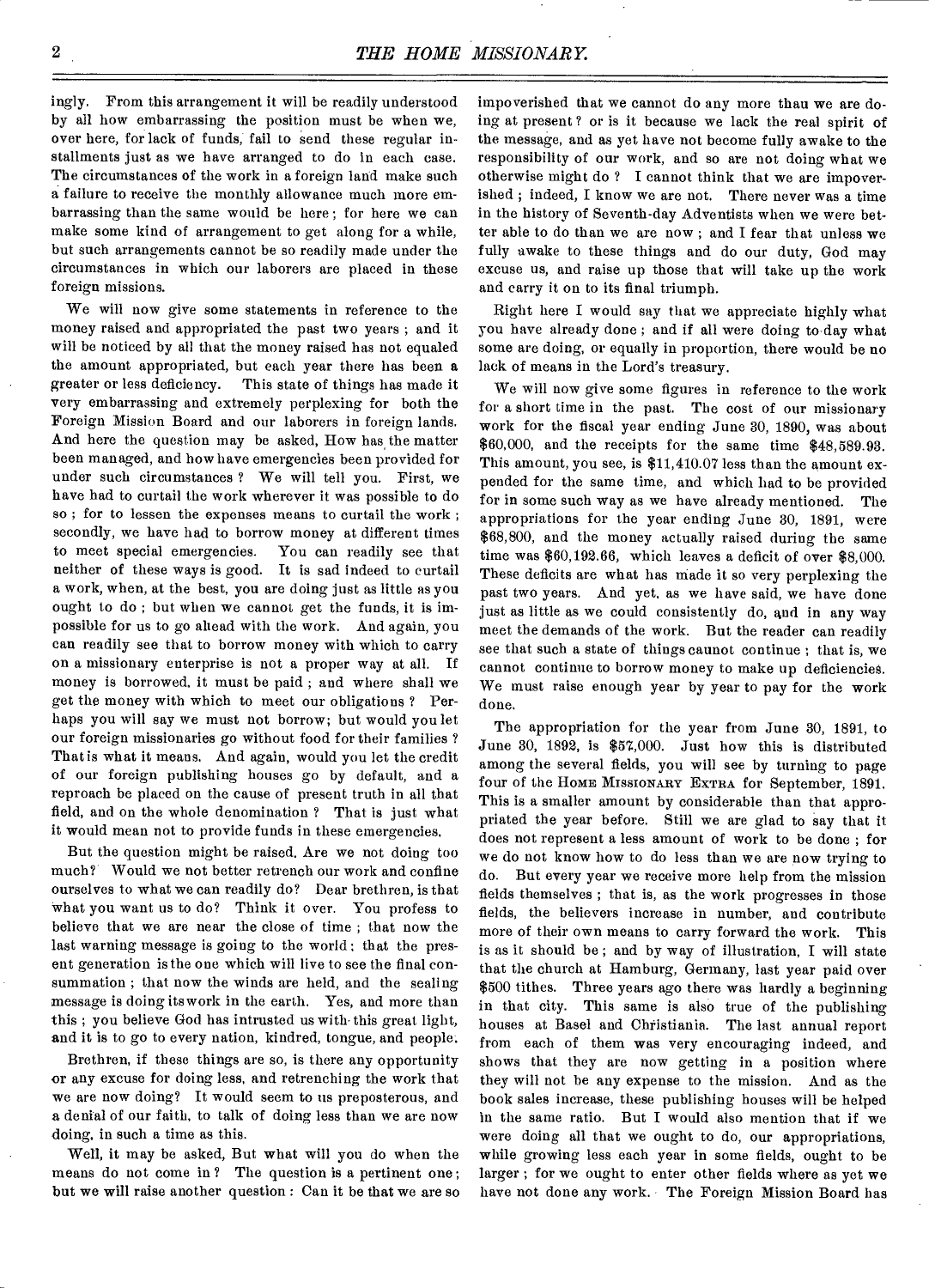confidence to believe that when our brethren and friends understand these things fully, we will see larger contributions to the foreign missionary work.

You can readily see that while the appropriation for the current year is only \$57,000, yet to cover all deficiency and place the missionary work where it could stand unembarrassed, we ought to raise at least \$80,000.

Having set before the reader the situation, and the financial policy of the Foreign Mission Board, we will give some facts directly from the field, that you may be better able to appreciate the perplexities of the Board, and also appreciate how little we are doing in comparison with what ought to be done.

We will first mention the colporter or book work. Book sales the past year have gone far ahead of those of any previous year in our experience. The Foreign Mission Board sent Brother E. M. Morrison to Australia, a little more than two years ago, to give instruction in the canvassing and book work. He was very successful in organizing the work and instructing the canvassers. The result has been far beyond our highest expectations. According to their monthly reports, they are now selling to the amount of over \$7,000 worth of books each month, which is truly remarkable.

From Australia, Brother Morrison was sent to South Africa. The same good results followed his efforts there. From Africa, Brother Morrison was directed to go to Europe, where he is at present. His work in England has been very successful. I will quote from a letter from Elder D. A. Robinson, in reference to increased demands for books from the publishing house in London, England :—

"With the increased efficiency of our workers in this field and in South Africa as well, the demands upon the publishing house here have been very largely increased ; and it has become a serious question with those having the management of it to know how we are to meet these demands. It was comparatively easy to get out editions of 'Bible Readings' of two and even five thousand at a time, but when the problem confronts us of speedily getting out au edition of twenty thousand of that book, and then many more of 'Masterpiece' and 'Ladies' Guide,' with a good liberal supply of 'Home-Hand Book,' the seriousness of the situation becomes evident to all. These heavy editions call for a large outlay of means, and it requires several months to get returns from their sales ; and the cost of paper and printing and binding has to be met before these returns come in. The printing and binding are all done by outside parties. This saves a heavy outlay for plant and machinery, and secures a better grade of work, and at a less price, than we could hope to do it ourselves. But when paper is ordered, and books are printed and bound, they must be paid for.

" It is not a pleasing picture to contemplate,— that of -curtailing the canvassing work and asking our agents to sell less, to shut down the gates and say to those who ought to be encouraged into the field, You cannot go, because we cannot furnish you with publications. Will our friends who have means with which they could aid the work at this important time, permit such a calamity to come ? Means will be greatly needed for the next six months. When the proper amount of funds is once in hand to run the business, the proceeds from the sale of books will keep it running, so it will be at once self-supporting. This matter has been urged so strongly in recent appeals to' the General Conference, that I need not dwell upon it here. The fact, however, stares us in the face, that a large amount of means will be a necessity during the next few months, which, if it is not realized, will greatly cripple the work, both here and in South Africa."

You cannot appreciate the embarrassment and perplexity we have suffered the past season on account of not being able to supply the necessary amount of books for the canvassers. Neither can you appreciate the difficulty in which it places the canvassers. After they have labored faithfully, and have taken a large number of orders to be delivered at a certain time, can anything be more discouraging than to have the publishing house, instead of sending the books in good shape, send word that it cannot fill the orders because it has not the books, nor the necessary funds with which to produce the books ? This was the experience in South Africa the early part of the present year. And for a time it came very near utterly discouraging the canvassers and breaking up their whole work. Our brethren can readily *see* the danger threatening the work under such circumstances. You cannot wonder that we feel exceedingly anxious over the situation.

But some one may suggest that we should not bring ourselves into such strait places. How would you proceed ? What would you do different from what we have done ? The fact is that it is not we that have done it at all ; we have not done anything more than we have done for years in the past ; we have always tried to instruct and encourage all our laborers to the best of our ability ; the difference seems to lie in the changed attitude of the people and public sentiment, in connection with the increased efficiency and experience of the workers. When we make the statement that the field is open everywhere, and that the Spirit of God is moving upon the hearts of the people, opening the way for the truth, some may appreciate but little the meaning of this ; but we hope that, by setting these things before you so often and so plainly, you will come to under-stand it better. We know that you are deeply interested, and this gives us courage to make these efforts to have you fully informed.

The remarkable manner in which the Lord has opened the way for the truth to be carried to all parts of the world, and the eagerness with which our books and publications are' taken by the people, place us under the greatest obligation possible ; and there is no way by which we can excuse ourselves from putting forth the most earnest efforts. No sacrifice can be called too great ; no appeal for help in any line of the work can be called too earnest ; for everything seems to indicate that we are fast nearing the final consummation.

We have comparatively few laborers, and therefore we cannot send the living messenger to all parts of the world where there are calls, and the way is open. But what excuse is there for not sending our books and publications everywhere ? Should not an effort be made to have some of our books — at least of our smaller publications — translated into all the leading languages of the world ? We have felt of late that an effort in this direction ought to be commenced at once. We find that wherever our publications have gone, souls have embraced the truth. But we cannot do this without funds. To what better purpose could we use several thousand dollars than to translate our publications into some of the leading languages in which we have nothing yet ? We have made no appropriation for this, and we cannot do it without funds. Some one may ask, Can you get 'any one to translate ? We can answer, Yes ; there are ample facilities for getting translation, if we only had money with which to get it done. What say you to this question, brethren ? We should like to hear from you.

The Religious Tract Society, of London, is now issuing publications in 204 different languages. While we feel that we have done considerable, we have as yet reached hardly